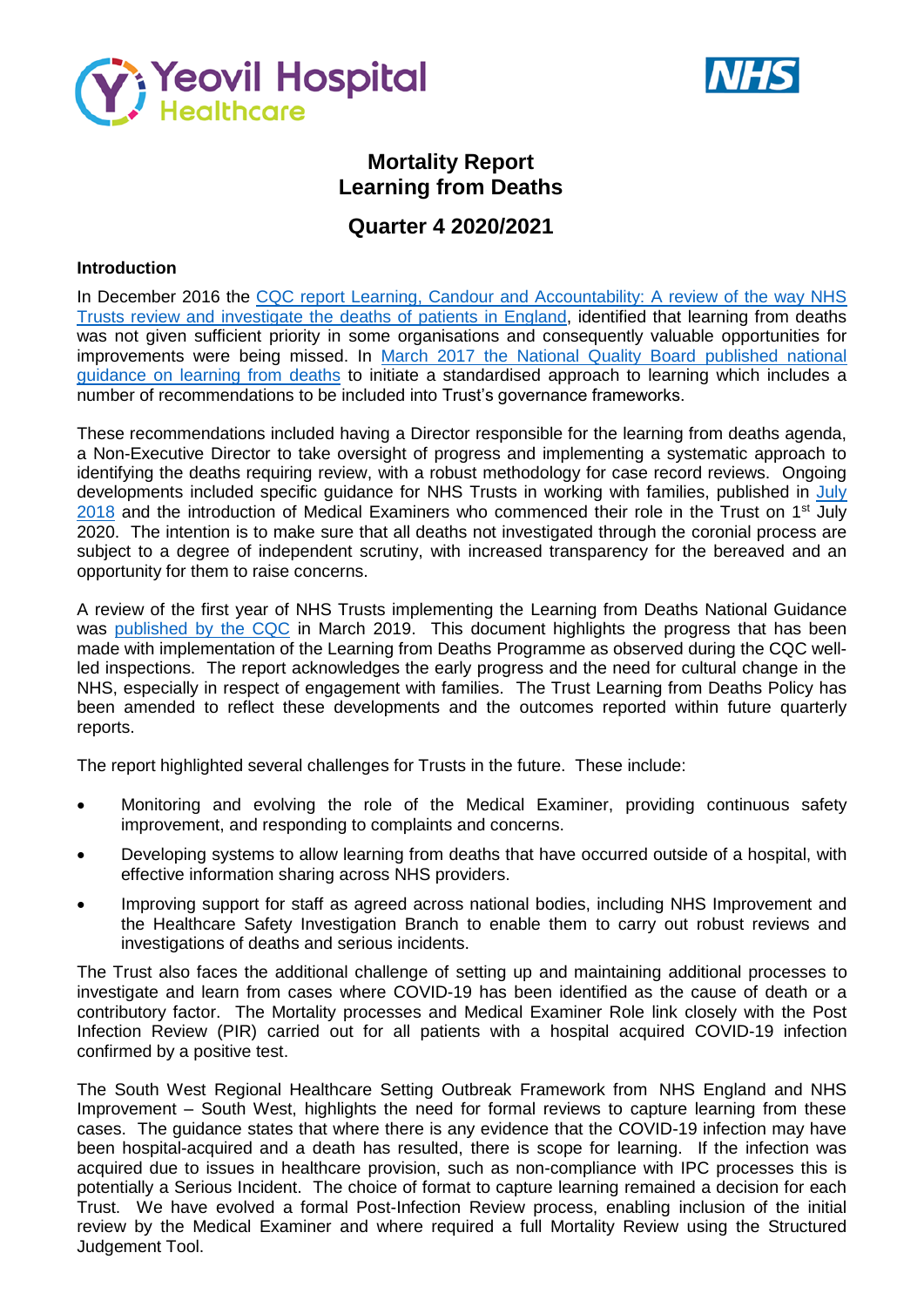The Trust responded to new and emerging information and guidance as the pandemic evolved and adhered to all National Infection Prevention and Control Guidance. We adapted our practice in line with updated guidance, increasing the frequency of patient testing. Patients are now tested on day one, three and six of admission, and then weekly, or if there is a change in condition. This has changed the standard for identification of patients with a possible or definite hospital-acquired infection who require a Mortality Review.

The Quarterly Learning from Deaths report will confirm the Trust's position in relation to these challenges as well as documenting our progress with the evolving systems used to identify and learn from a patient's death.

## **The Trust Position**

## **Mortality Rates. In hospital deaths per month**

## **Summary Hospital-Level Mortality Indicator (SHMI)**

The number of deaths in hospital is captured through the Summary Hospital-Level Mortality Indicator (SHMI). This reports mortality at Trust level using a standard and transparent methodology, which is published quarterly as a National Statistic by NHS Digital. The SHMI is the ratio between the actual number of patients who die following hospitalisation at the Trust and the number that would be expected to die on the basis of average England figures, given the characteristics of the patients treated there. Our latest SHMI covering 12 months November 2019 to October 2020 is 86.96, which is statistically significantly lower than expected. The Trust percentage of spells with COVID-19 coding is 0.5% compared to the national average of 1.8%. This is an indication of the number of patients in hospital with a coded diagnosis of COVID-19 as a percentage of total activity. The relevance of this is the exclusion of this group of patients from the SHMI.

## **Hospital Standardised Mortality Ratio (HSMR)**

The Trust uses Dr Foster to support analytical review of outcomes data. This includes reporting of the Hospital Standardised Mortality Ratio (HSMR), which reviews a set number of indicators to inform understanding of quality and improvements in clinical care. The Trust HSMR for the latest reporting period January to December 2020 is 91.8 remains statistically significantly lower than expected and lowest in the regional acute peer group. A weekday split shows our weekday HSMR statistically significantly lower than expected, with weekend figures within the expected range.

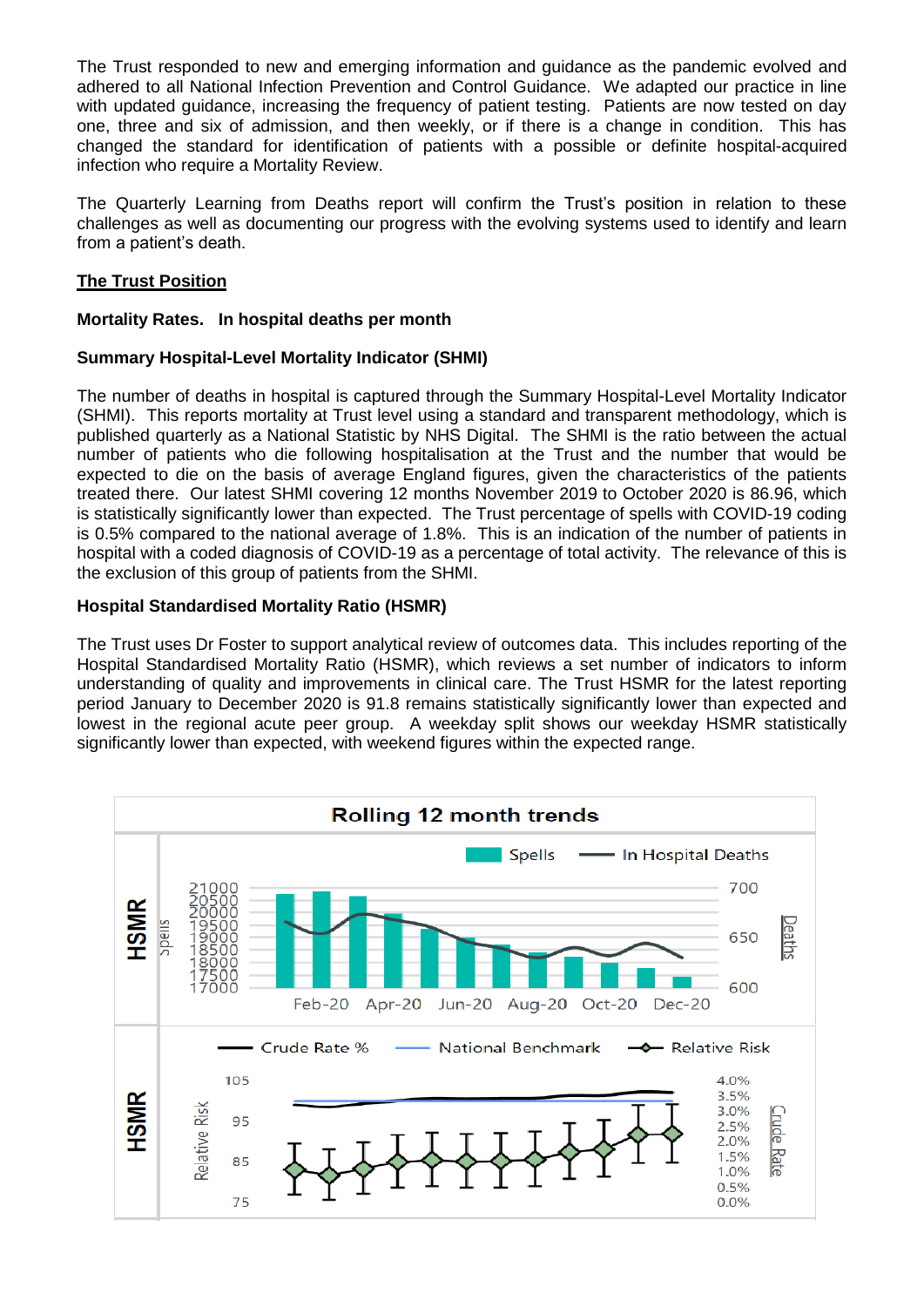## **Dr Foster HealthCare Intelligence Mortality Data**

Dr Foster provides external assurance, providing a monthly analytical review of outcomes data in respect of Mortality within the Trust. The latest Dr Foster report with a data set from January 2020 to December 2020 highlights the Trust's position with both HSMR and SMR remaining statistically significantly low. Monitoring of our data reassures us that the reported figures are a true reflection of the current position.

The Dr Foster data also shows that we have maintained a high level of reporting of significant comorbidities. This positively affects our HSMR as this is calculated by comparing the number of expected deaths with the actual number of deaths. Patients with more comorbidities are by definition in a higher risk group for anticipated death.

There was one CUSUM Mortality alert originating in October and two in November, both reported by Dr Foster this month. CUSUM is short for cumulative sum and an alert occurs when the number of deaths, readmissions or activity within the Trust in a cohort of patients with the same coded condition, (taking account of their comorbidities) is higher than anticipated.

All mortality alerts are reviewed firstly by identifying the patients in the cohort and checking the accuracy of the code allocated to their case. If this does not show any issues an assessment of care and management from the patient records is completed. This allows us to ascertain why the alert has occurred and to identify any actions that should be taken to address any issues with the management of this group of patients. This process may result in the coding for the patient spell being amended if their main documented condition or cause of death has changed since their admission. Reviews are carried out through the Mortality Review Group or by the clinical teams involved, with the outcome fed back through the Clinical Outcomes Committee.

The CUSUM alerts in the quarter were one for occlusion or stenosis of pre-cerebral arteries and one for a statistically higher relative risk for non-hypertensive heart failure. There was also a recurrence of an alert for other perinatal conditions, last highlighted in the Dr Foster report from November 2020.

The first case from October (Occlusion of pre-cerebral arteries) was a patient who unfortunately died following a collapse at home leading to an admission of less than 24 hours. This case has been more effectively coded and had already been subject to an incident investigation.

The congestive heart failure, non-hypertensive alert showed 60 observed deaths in a 12-month period compared with an expected 44.6. The rolling trend showed a gradual increase resulting in a higher than expected relative risk. The COVID pandemic has resulted in a change in patient activity which has reduced the denominator data and the variation in the number of observed deaths in some diagnoses groups. This trend will be monitored as will the higher than expected relative risk for other perinatal conditions will also be monitored.

## **Learning from Deaths**

## **The Process**

In addition to the above reporting mechanisms it is important to provide a formal system to review the care and management of any patient who dies within the Trust. The Trust has appointed a Learning from Deaths Manager who holds responsibility for ensuring robust systems are used to identify and share learning form any death within the hospital.

The Structured Judgement Review Tool (SJR) from the Royal College of Physicians has been adapted to facilitate its use throughout the hospital. Formal mortality reviews are undertaken with data analysis used to inform improvements in care and provide reports to the Board.

The Mortality Review Group and the Learning from Deaths Manager oversee reviews of the management and care of all patients who have died within the hospital. A three-stage process is used with those patients requiring a formal review identified through the formal Medical Examiner interventions at the time of completing the death certification.

 Mortality review 1 - An initial assessment completed by the Medical Examiner enables early identification of any case where a potential problem exists. For example, where the cause of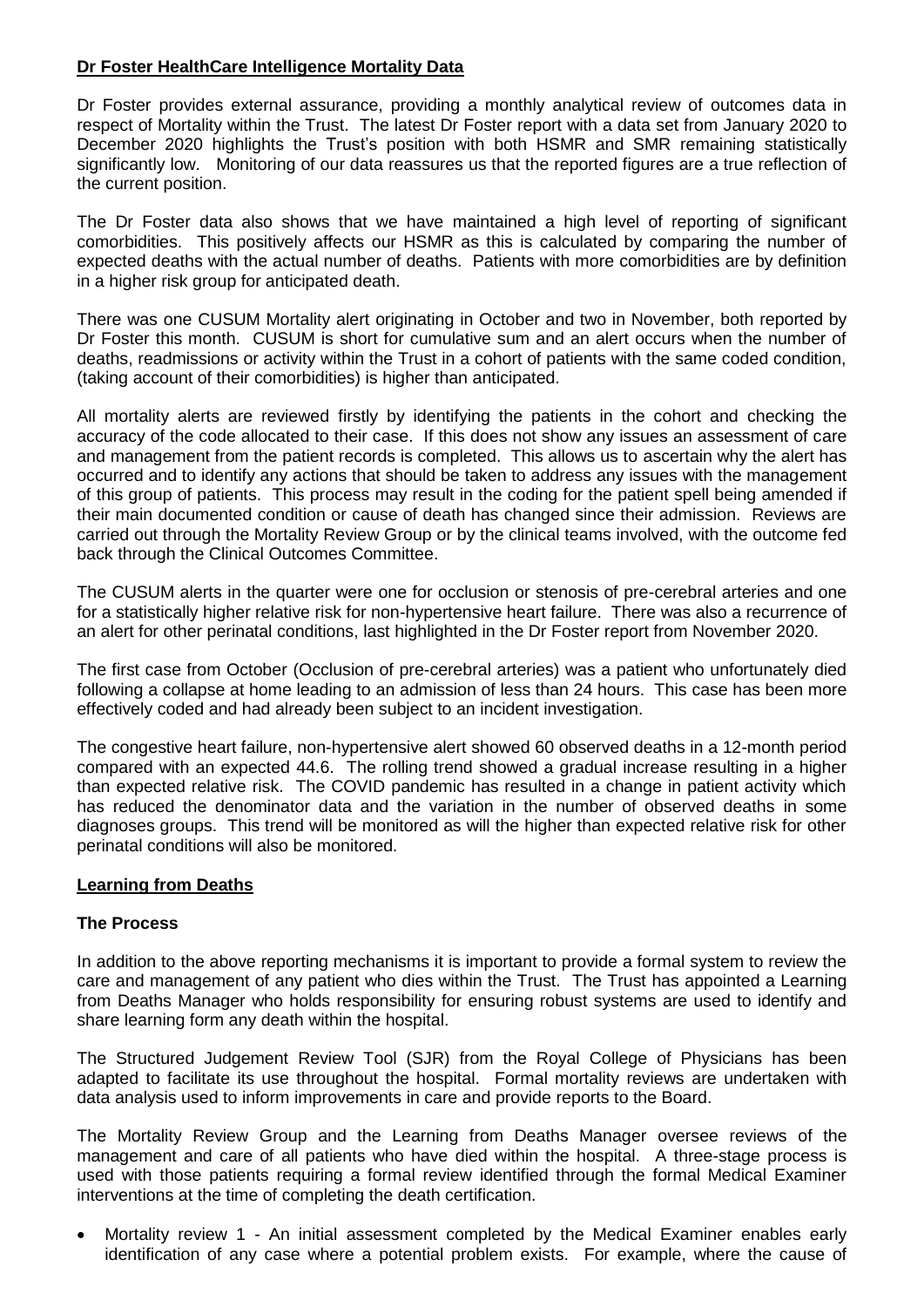death does not follow from the admission diagnosis or where a potential omission in care or poor management is identified. Any such case is referred to the Specialty Team or the Mortality Review group who are responsible for undertaking a detailed mortality review to identify any concerns and to ensure learning for improvement. This system ensures that all patient deaths are subject to an initial review of their management and care, with a small number going forward for a full formal Mortality or Clinical review.

 Mortality Review 2 - Cases identified for this type of review will undergo a full review via speciality Morbidity and Mortality meetings with presentation of any significant findings at local Clinical Governance Sessions. Outcomes from these meetings, in particular any learning and actions taken will be recorded through the Learning from Deaths Manager within the Structured Judgement Review tool. The SJR tool summarises each review with an avoidability score. This is used to determine whether the information identified during the review, shows any evidence that the patient's death could have been avoided if different actions had been taken or the circumstances had been different. Any investigation undertaken outside of this process, for instance Serious Untoward Incident Investigations where death has occurred will now include an avoidability score as part of the investigation summary. This ensures all patient in hospital deaths can be categorised depending on the level of avoidability in each individual case regardless of the investigative process.

There are some groups of patient who will automatically be subject to a Mortality Review 2, regardless of any findings identified by the Medical Examiner. These are where the number of deaths in the specialty is small, where the patient had a Learning Disability and where there is evidence of a hospital acquired COVID-19 infection which has been cited as the cause or contributed to the death.

• Mortality Review 3 - The third stage of the process involves the referral of any patient whose Mortality review has identified a degree of avoidability greater than 50% to the Mortality Review Group for verification and action. The Medical Examiner may also refer cases direct for this level of review. These cases may also include those where an incident investigation has been undertaken which does not cover the patient's death or where a case has been referred for a formal coroner's inquest.

The current investigation processes continue where an incident has been reported, the Coroner is involved, or where other potential issues have been identified through the complaints or bereavement process. The Medical Examiners, Medical Examiner's Officer and Learning from Deaths Manager liaise closely to avoid duplication and ensure that all deaths in hospital are reviewed at an appropriate level with outcomes, both positive and negative, recorded and shared.

The Trust's Learning from Deaths Manager has responsibility for collating learning from all inpatient deaths whichever review method is used. Outcomes are reported through the Incident Investigation and Learning Group, Local Governance Meetings, the Mortality Review Group and the Clinical Outcomes Committee as well as being summarised within this quarterly report.

The Mortality Review Group has experienced difficulties in meeting to facilitate case reviews due to the Covid restrictions, as a formal review of records cannot be completed in a virtual setting. The group has reformed with new ways of working introduced to ensure that the quality and quantity of formal reviews is not adversely affected. Virtual meetings to provide feedback from the month's reviews and to collate learning have been introduced.

## **Update from the Medical Examiner**

The introduction of the Medical Examiner Role in 2020 has helped to formalise the above systems.

- Plans for all patients who die in the hospital to have a notes review by the Medical Examiner has not yet been possible due to the number of available Medical Examiner sessions.
- The majority of deaths are scrutinised and assessed to identify any issues for referral. A discussion also occurs with the doctor responsible for completing the Medical Certificate of Cause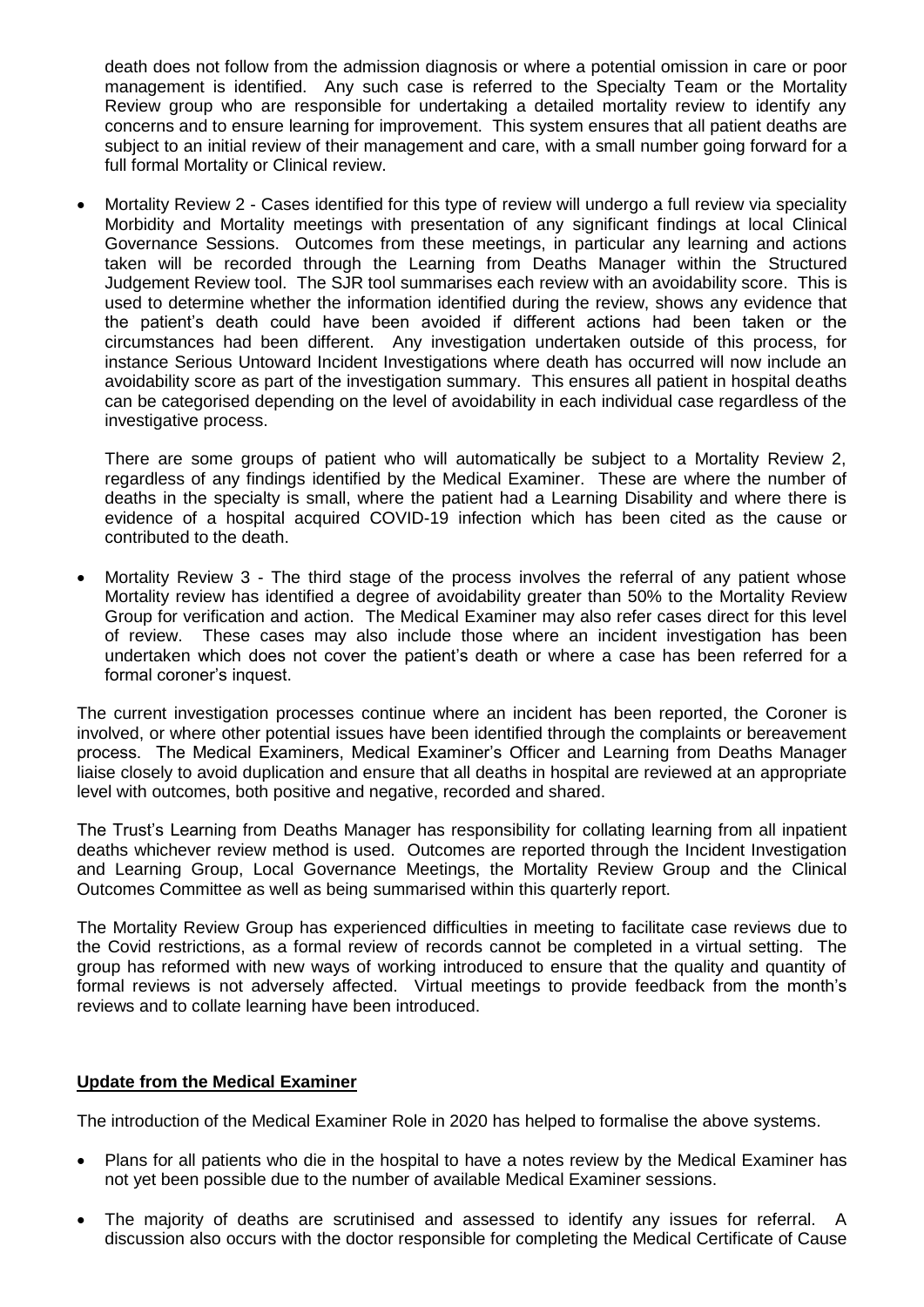of Death (MCCD). This may prompt learning for the individual doctor and can serve to reduce the possibility of the documented cause of death being rejected by the Registrar's Office.

 There will be a conversation between the Medical Examiner Officer or Medical Examiner and the patient's Next of Kin to explore any care concerns that they may have. This allows the team to identify any potential issues and to address these at an early stage.

#### **Quarter 4 Review Outcomes**

Quarter 4 saw 171 inpatient deaths scrutinised by the Medical Examiner. These would be classified as a Mortality Review at level 1 as described above. Of these cases 19 were referred for a full review using the Structured Judgement Tool, 9 to be completed through the Mortality Review Group and 10 by the clinical teams.

Of those cases referred to the Coroner for agreement about the cause of death, the vast majority resulting in a form 100A being issued. This means the Coroner was informed of the death but the doctor has been given permission by the coroner to issue the Medical Certificate and the Registrar is advised that the Coroner has been made aware of the death but no further investigation is necessary.

#### **Coronial Activity**

There are cases where the coroner has requested investigative statements from staff in relation to the death of an inpatient or where the patient had a recent admission or procedure that could be relevant to their death. 2 new instructions were received relating to deaths in quarter 4 and one from a death in the previous quarter. One patient had an out of hospital arrest 6 days following discharge with a possible MI or Pulmonary Embolism. One was a fall at home sustaining a subdural haematoma and the third a fall sustaining fractured ribs and pneumothorax whereby the patient refused admission following initial assessment by the paramedics. Formal statements have been obtained with no omission or care problems identified that would be considered to have contributed to the death. No inquests were held in the quarter requiring Trust attendance but one complex case has been subject to an initial Pre-inquest review meeting with the Dorset Coroner.

#### **Learning Disability Deaths**

Two patients with a Learning Disability died in the quarter. These deaths have been reported in line with national requirements and will be reviewed as part of the Trust's formal process and referred externally for a full LeDeR review. Following the changes to the current process these cases will be subject to a full Mortality Review (MR2) using the Structured Judgement Tool. No immediate actions have been identified and the deaths are not believed to be as a consequence of concerns about hospital care.

#### **Neonatal and Maternal Deaths**

CNST requires that cases and actions reviewed using the **Perinatal Mortality Review Tool (PMRT)** are reported to Trust Board quarterly. The PMRT facilitates a comprehensive, robust and standardised review of all perinatal deaths from 22+0 gestations (excluding terminations) to 28 days after birth; as well as babies who die after 28 days following neonatal care. Review is undertaken by a multidisciplinary panel of clinicians which has to include a panel member who is external to the unit.

The web-based tool presents a series of questions about care from pre-conception to bereavement and follow-up care. The factual information is entered in advance of a multidisciplinary panel of internal and external peers (allowing for a 'Fresh eyes' perspective) review of cases. The tool is used to identify required learning with action plans generated, implemented and monitored.

Two intrauterine deaths and one neonatal death occurred in quarter 4. These will be subject to PMRT panel reviews with the findings shared in future Learning from Death reports.

There has been a requirement to review one case in quarter 4; the case was an intrauterine death at 28 weeks gestation with history of prolonged rupture of membranes. PMRT findings have identified learning from this case – detailed below.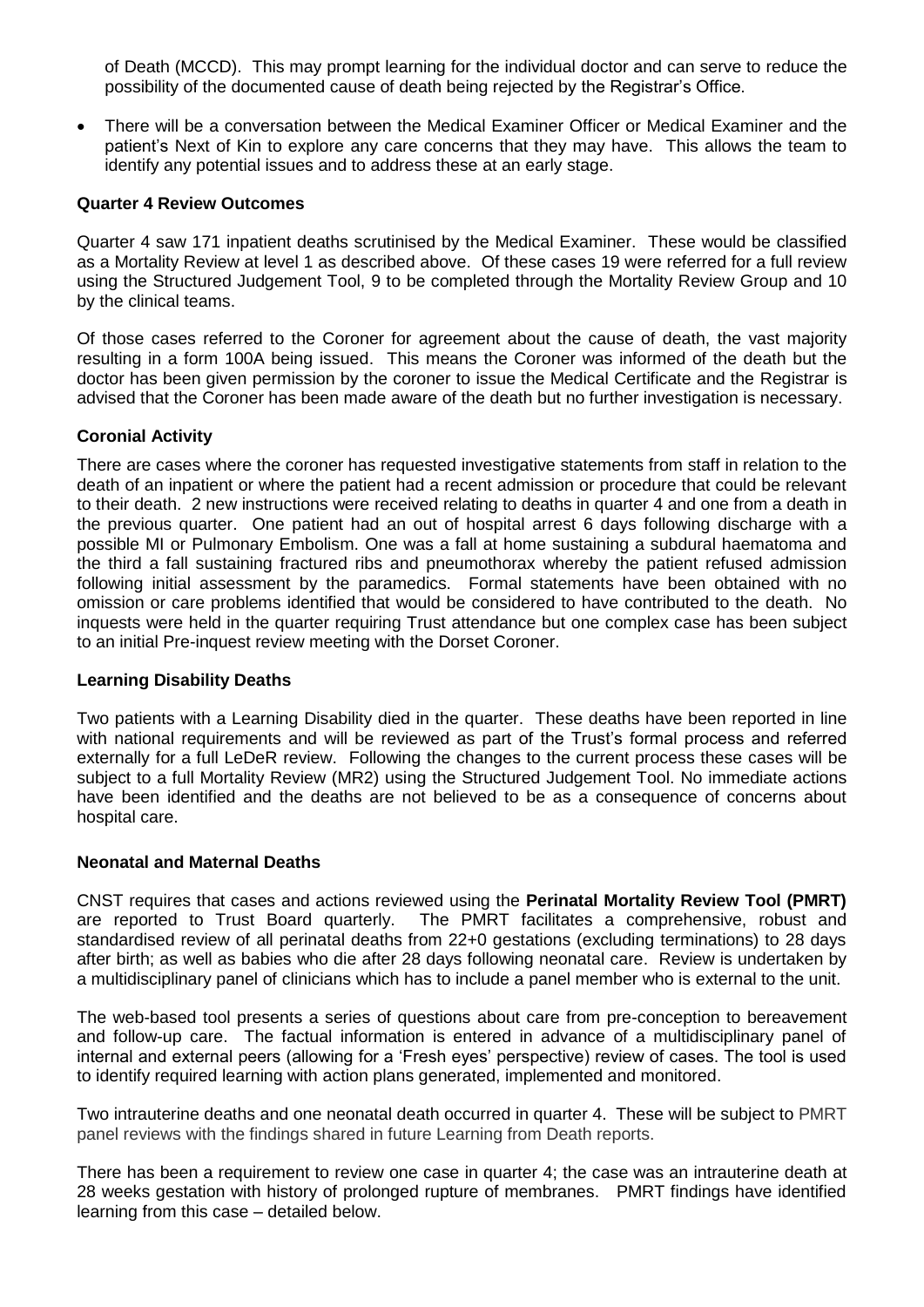This table provides the number of deaths in month against the number reviewed using any of the investigative processes available. Please note there is a delay in accurate reporting of in-quarter reviews due to the time frames of external surveillance data from Dr Foster and the mortality review process . This table will be updated quarterly.

|                                                                                 |                | 2019/20  |                |                         |                |                |             |                         | 2020/21        |                |                |              |              | Green line indicates the point where the Medical Examiners process was introduced<br>and mortality review process changed. |             |                                |                |                |                |             |                |             |          |                                |
|---------------------------------------------------------------------------------|----------------|----------|----------------|-------------------------|----------------|----------------|-------------|-------------------------|----------------|----------------|----------------|--------------|--------------|----------------------------------------------------------------------------------------------------------------------------|-------------|--------------------------------|----------------|----------------|----------------|-------------|----------------|-------------|----------|--------------------------------|
|                                                                                 | Oct            | Nov      | <b>Dec</b>     | Q <sub>3</sub><br>Total | Jan            | Feb            | Mar         | Q <sub>4</sub><br>Total | April          | May            | June           | Q1<br>Total  | Jul          | Aug                                                                                                                        | Sep         | Q <sub>2</sub><br><b>Total</b> | Oct            | Nov            | <b>Dec</b>     | Q3<br>Total | Jan            | Feb         | Mar      | Q <sub>4</sub><br><b>Total</b> |
| Total deaths in<br>the Trust<br>(including ED<br>deaths)                        | 64             | 51       | 46             | 162                     | 88             | 67             | 71          | 226                     | 61             | 51             | 55             | 167          | 37           | 53                                                                                                                         | 51          | 141                            | 52             | 81             | 96             | 229         | 104            | 76          | 57       | 237                            |
| Number subject<br>to a Level 1<br><b>Mortality Review</b>                       | N/A            | N/A      | N/A            |                         | N/A            | N/A            | N/A         |                         | N/A            | N/A            | N/A            |              | 33           | 47                                                                                                                         | 51          | 131                            | 49             | 62             | 58             | 169         | 85             | 49          | 37       | 171                            |
| Number subject<br>to a Level 2/3<br><b>Mortality Review</b>                     | 18             | 18       | 16             | 52                      | 28             | 15             | 17          | 60                      | 6              |                | 3              | 16           | 5            | 6                                                                                                                          | 4           | 15                             | $\overline{7}$ | 14             | 17             | 38          | 5              | 13          |          | 19                             |
| <b>Number</b><br>investigated as a<br><b>Serious Incident</b>                   | $\Omega$       | $\Omega$ | $\Omega$       | $\bf{0}$                |                | -1             | $\Omega$    | $\overline{2}$          | $\overline{0}$ | 0              | $\Omega$       | $\bf{0}$     | $\Omega$     | $\overline{0}$                                                                                                             |             |                                | $\Omega$       | $\overline{0}$ | $\Omega$       | $\bf{0}$    | $\Omega$       | $\mathbf 0$ | $\Omega$ | $\bf{0}$                       |
| Learning<br><b>Disability deaths</b>                                            | $\mathbf 0$    | $\Omega$ | $\Omega$       | $\bf{0}$                | $\Omega$       | $\overline{2}$ | $\Omega$    | $\overline{2}$          | 4              |                | $\Omega$       | 5            | $\mathbf 0$  |                                                                                                                            | 0           |                                | $\overline{0}$ | $\overline{0}$ |                | 1           | $\Omega$       |             |          | $\mathbf{2}$                   |
| <b>Bereavement</b><br>concerns                                                  | $\overline{2}$ |          | $\overline{2}$ | 5                       | 4              |                | $\mathbf 0$ | $5\phantom{.0}$         | $\mathbf 0$    | $\mathbf 0$    | $\overline{2}$ | $\mathbf{3}$ | $\mathbf 0$  |                                                                                                                            | $\mathbf 0$ |                                | $\mathbf{0}$   | $\mathbf{0}$   | $\mathbf 0$    | 0           | $\mathbf{0}$   | 0           | 0        | 0                              |
| Coroner's<br>Inquest<br>investigations                                          | $\overline{2}$ |          | $\overline{A}$ | 4                       | $\overline{2}$ | $\overline{2}$ | 3           | $\overline{7}$          | $\overline{2}$ | $\overline{2}$ | $\mathbf 0$    | 4            | $\mathbf{0}$ | 3                                                                                                                          | 3           | 6                              | 3              |                | $\overline{2}$ | 6           | $\Omega$       |             |          | $\overline{2}$                 |
| Number thought<br>more likely than<br>not to be due to<br>problems with<br>care | $\overline{0}$ |          | 1              | $\boldsymbol{2}$        | $\mathbf 0$    | $\overline{0}$ | $\mathbf 0$ | $\bf{0}$                | $\mathbf 0$    | $\mathbf 0$    | -1             | 1            | $\mathbf 0$  | $\mathbf 0$                                                                                                                | 0           | $\bf{0}$                       | $\mathbf 0$    | $\overline{0}$ | $\mathbf 0$    | $\bf{0}$    | $\overline{0}$ | $\mathbf 0$ |          |                                |

It should be noted that scrutiny of all patient deaths by the Medical Examiner and the resultant change in process means that comparative data is not yet available for all types of investigative review. Where available retrospective data has been added to the above chart.

In Q4 171 cases were reviewed by the Medical Examiner as a first level Mortality Review and 23 deaths were subject to a full case review

- 19 were subject to a level 2 Mortality Review using the SJR tool
- 2 cases were referred for a LeDeR review following initial local review.
- No cases were reviewed where bereavement concerns were raised and 2 will be reviewed as part of the coronial process.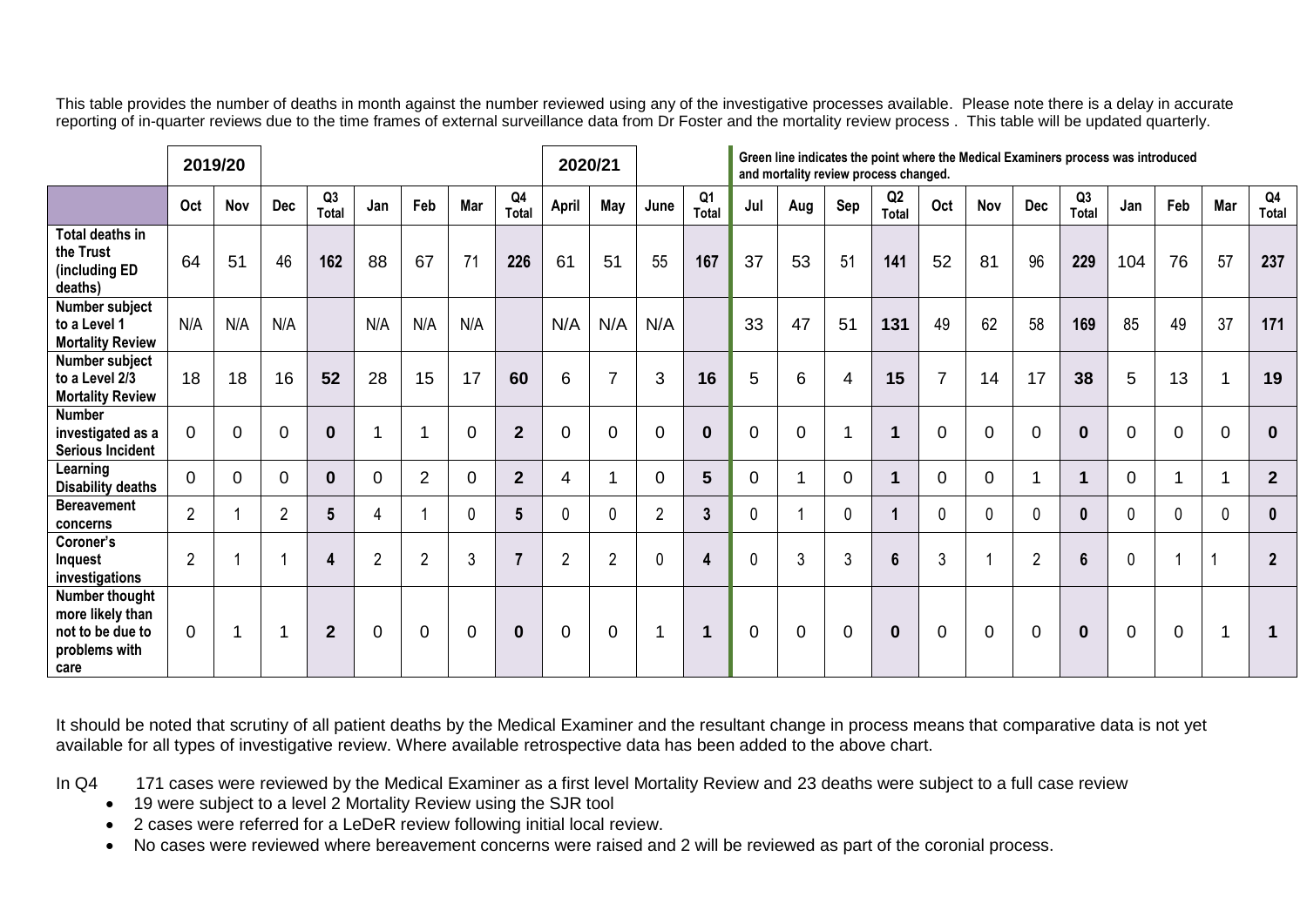For those reviews undertaken using the Structured Judgement Tool in Quarter 4 (and the updated cases from the previous quarter), there was one case scoring 3 and one scoring 4 with all other cases scoring 5 or 6. The two potentially avoidable deaths have been referred back to the clinical team to provide further information and ensure actions to mitigate a recurrence have been taken.

This data is summarised in the following charts:



It should be noted that these figures relate to Level 2 case reviews performed using the Structured Judgement Tool only with the previous quarter update in place.

## **Overall Findings from case reviews completed using the Structured Judgement Tool**



## **Quarter 4 2020/21- Quality of Care**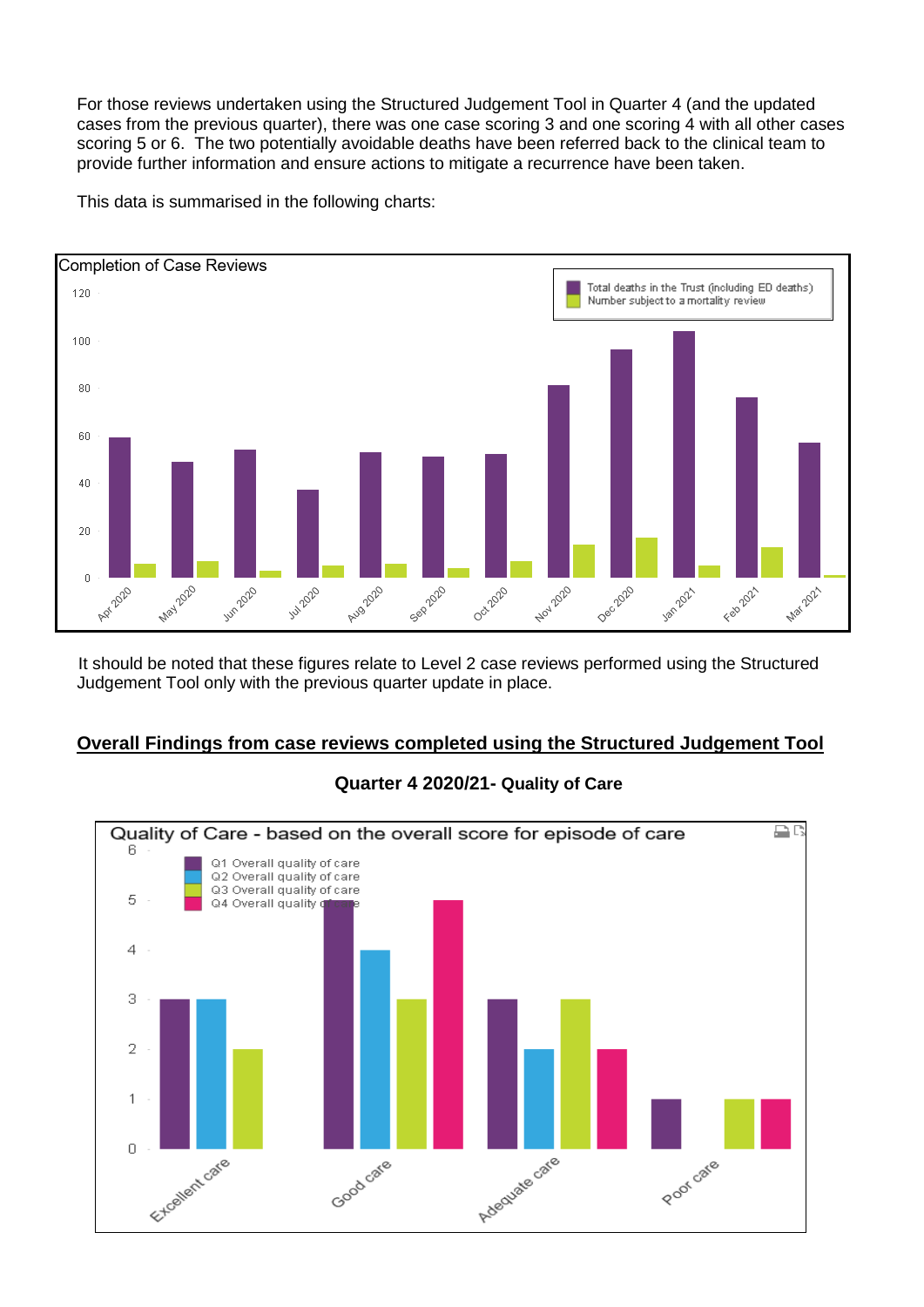

# **Care Concerns Identified rolling year to date**

## **Level of avoidability of death in each case reviewed - Rolling data 2019-2021**



Structured Judgement Tool Avoidability Score

- 1 Definitely avoidable
- 2 Strong possibility of avoidability
- 3 Probably avoidable greater than 50%
- 4 Possibly avoidable less than 50%
- 5 Slight evidence of avoidability
- 6 Definitely not avoidable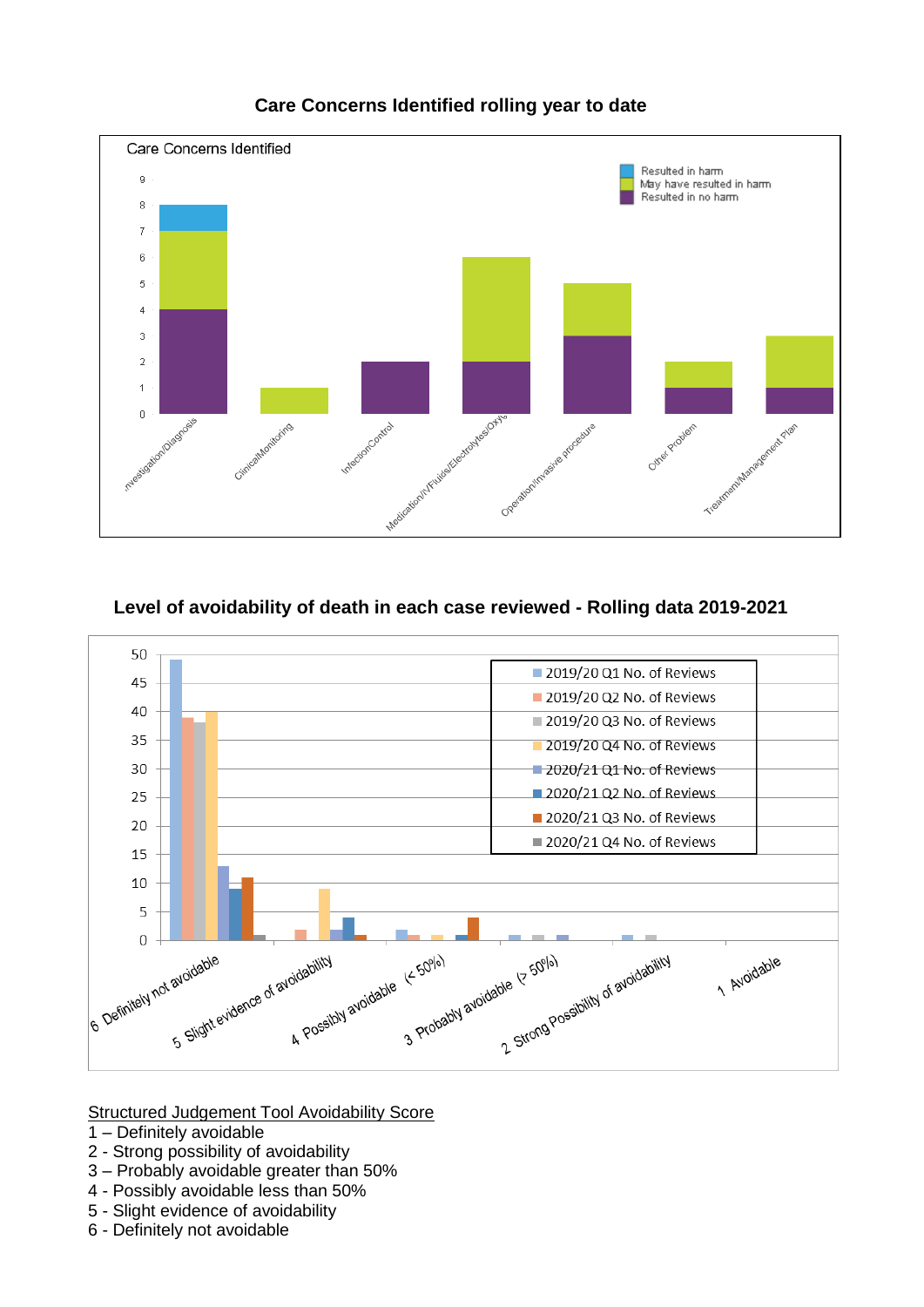All in hospital deaths can provide information about the individual patient's care and management. Alongside the formal mortality review process learning can take many forms and be identified through many sources including those detailed above;

- Serious Incident Reviews
- Complaints and bereavement concerns
- Medical Examiner reviews
- Coronial activity
- Learning Disability Reviews (LeDeR)
- Perinatal Mortality Reviews.
- Child Death Review processes.
- Review of COVID-19 related deaths

The Trust has developed processes to identify any care and service delivery problems within the group of patients where a COVID-19 infection has contributed to or caused their death. This is important as the number of deaths increases both nationally and within the Trust. Current data shows that in the first wave (March to June 2020) 29 patients had COVID-19 listed as a cause or contributory factor on their death certificate. With an additional 106 patients in this position since November 2020. These numbers include hospital-acquired infections and those patients admitted with a positive status. Outcomes of reviews for hospital-acquired cases will be reported in the future Learning from Deaths report.

It is important to identify themes and trends from all of the available information to enable Trust wide learning and address any issues that have been identified.

#### **Themes from mortality reviews and investigations including Coroners referrals undertaken within the quarter:**

Of the deaths reviewed using the Structured Judgement Tool so far in the quarter:

- There were no significant issues with the quality of documentation in the quarter.
- One case identified care issues and delays that may have contributed to a patient's death (Score 3).
- The Medical Examiner role continues to allow targeted clinical reviews to take place.
- Outcomes of Clinical Notes reviews requested by the ME have been discussed at Specialty Governance Meetings

#### **Issues positive and negative:**

- Timely and appropriate DNAR discussions and decisions were made.
- Cases where a hospital acquired COVID-19 infection has been identified and linking to a patient's death require formal review including a first level mortality review. To date our Infection Prevention and Control reviews have not identified any care and service delivery problems or any specific events where there is evidence that this would have contributed to the outcome or transmission of Covid 19
- Delays in diagnostic tests and commencement of antibiotics due to difficulties with cannulation. Not escalated in order to resolve issue.